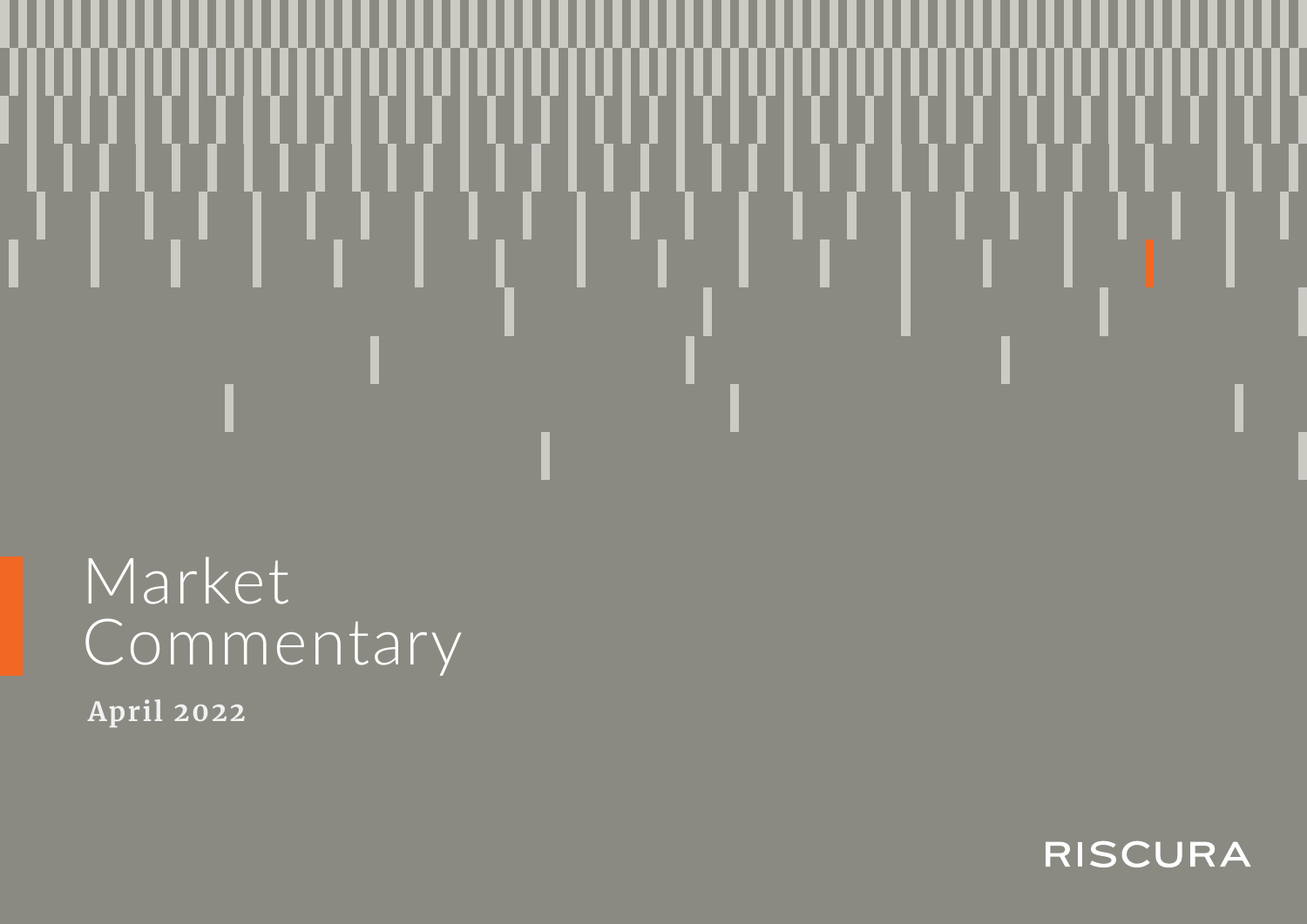

No peaceful end in sight to Russia-Ukraine conflict



Global food and energy prices tick higher, further fuelling inflationary fears



United States (US) equities slumped, as earnings disappointment added to investor jitters – S&P500 8.8% lower for March



European equities lacklustre, powerhouse German bourse (DAX) loses more than 2% **2%**

# Global market themes

The conflict in Ukraine continues unabated, with no end in sight. Several countries stepped into the ring in an attempt to mediate, including Israel, France and Turkey, with little to no positive result. Global investors consequently remained risk-averse, and equities sold off sharply. The MSCI World lost more than 8% in USD (United States Dollars). Fixed income assets didn't fare much better, as the BarCap GABI (Barclays Capital Global Aggregate Bond Index) closed 5.5% lower and global listed property dipped by a similar amount.

The US bourse saw one of its worst months in recent history, and the S&P500 slumped by 8.7%. The market appears to be increasingly pessimistic about the country's inflation outlook and growth prospects. As the month kicked off, initial predictions regarding the Federal Reserve Bank's (the Fed's) next move were for a 0.25% interest rate hike, but the figure changed to a 0.50% hike as the month wore on (and some pessimists flirted with 0.75%). Similarly, predictions of a so-called hard landing (a sharp downturn following a period of rapid growth) morphed into predictions for a recession in 2023. This view was supported by a serious "miss" in terms of forecast quarterly growth: expectations were for a first-quarter expansion in Gross Domestic Product (GDP) of 1.1% but the American economy contracted by an annualised 1.4% in the first three months of 2022. For many market watchers, one underlying contributor is of particular concern.

# *The marked slowdown in gross private domestic investment growth (from 36.7% in the previous quarter to 2.3%) is thought to belie underlying investor pessimism.*

Private payroll data from ADP, released in the first week of May, came in well under expectations (247 000 jobs versus expectations of 390 000).

Quarterly earnings have, thus far, beaten estimates, although coming in far lower than the record fourth quarter of 2021. In company news, the so-called FAANGs struggled. Amazon shares slumped at month-end as the company registered its slowest growth since the dot-com bust; Apple shares dipped after Chief Financial Officer (CFO) Luca Maestri warned that constraints (including supply constraints) could hurt sales by up to USD 8 billion; Alphabet delivered weak earnings and revenue reports and Netflix shares tanked by 25% mid-month as the company lost subscribers for the first time in a decade. On the flipside, Meta (previously Facebook) spiked on better-than-expected quarterly earnings and several banks reported improved revenue and earnings (e.g. Deutsche Bank and Barclays).

# *It would be remiss not to mention one of the most talked-about transactions in recent history. Billionaire Elon Musk acquired Twitter for USD 44 billion.*

In the days following the announcement, the company reported a modest miss in expected revenue (USD 1.2 billion versus USD 1.23 billion), better-than-expected earnings per share (EPS) and a sharp uptick in "Monetizable Daily Active Users" (mDAUs). For the most part, the companies' management has cautioned that the road ahead is likely to be bumpy.

European markets continued along a choppy path, as sentiment swung depending on perceptions about the likelihood of a Russia-Ukraine peace deal. The STOXX All Europe closed the month modestly lower, losing 0.6% during April 2022. Eurozone inflation keeps hotting up, hitting a record high for the sixth consecutive month. The European economy expanded by 0.2% for the first quarter of 2022, which is the slowest growth rate since the bloc exited its recession last year. Germany, a powerhouse in the region, hasn't delivered much good news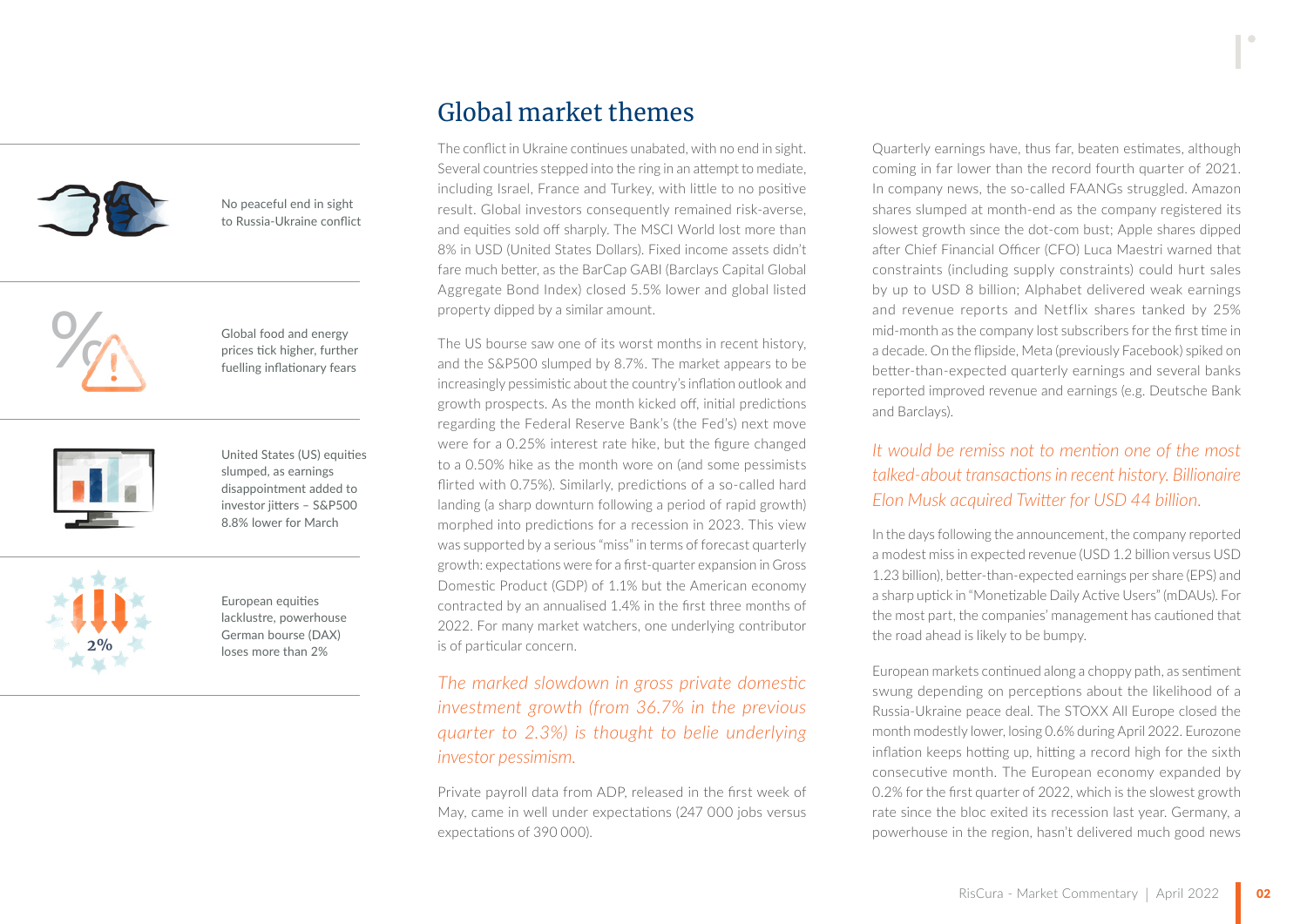

Energy-rich United Kingdom (UK) sees equities buck trend and FTSE100 modestly in the green



Risk aversion, political wrangling and poor performance from Chinese stocks drags Emerging Markets (EM). MSCI EM **EM** closes 5.5% lower

of late. The DAX posted its fourth consecutive monthly decline and the country's economic growth prospects have been severely impacted by the war in Ukraine. This is largely because Germany depends rather heavily on imports of certain goods, notably energy.

# *Overall, import prices in Germany spiked by 31% year-on-year in March (the most since 1974), driven by a 160.5% surge in energy prices.*

German inflation is also hotting up, reaching its highest in more than 40 years in March.

Overall, the Eurozone faces strong headwinds: a looming aggressive tightening cycle from the US Fed (and a less pronounced cycle from the European Central Bank); slowing Chinese growth due to ongoing Covid-related lockdowns; inflationary pressures; the impact of ever-more-stringent sanctions on Russia (and Russian imports); and dampened consumer sentiment will all weigh heavily on growth prospects.

The FTSE100 extended its gains, edging 0.7% higher in April. The energy-heavy UK bourse is well placed to benefit from surging energy prices and UK companies have, for the most part, reported earnings which beat expectations. Notable EPS "beats" included Barclays, AON, GlaxoSmithKline, and AstraZeneca. Despite largely upbeat earnings, changes in business and consumer sentiment are being driven by expectations of higher inflation and slower GDP growth. Retail sales tumbled to their lowest reading since March 2021; the GfK consumer confidence indicator slumped to a near-record low; and business morale, as gauged by the CBI's (Confederation of British Industry) manufacturing optimism index, fell to a two-year low. Although manufacturing output and orders have continued to grow, the

war in Ukraine is exacerbating the existing Covid-related supply crunch and concerns about the availability of raw materials at a nearly-50-year high. Market participants are anticipating that the Bank of England's (BoE) next move will be another interest rate hike, particularly given that it was one of the first amongst its peers to take this step to combat inflation.

Emerging Markets (EM) bore the brunt of the April malaise, with the MSCI EM closing the month more than 5.5% lower in USD. Very few constituents were spared the impact of global risk aversion. Russian equities, as might be expected, lost a substantial 9.5% in local currency terms, as the impact of sanctions and the escalating war weighed heavily on the economy. Its natural wealth in commodities did little to boost Brazil's stock market this month (as commodities were largely softer), and the BOVESPA closed more than 10% lower in Brazilian Real.

*The war between Russia and Ukraine continues to drive global food inflation higher, with a disproportionate impact on the most vulnerable population groups in EM.* 

Wheat prices are forecast to increase more than 40% this year. The sharp rise in other input prices, such as energy and fertiliser (which uses natural gas as a production input), is likely to lead to a reduction in food production, particularly in developing economies. The combined knock-on impact is likely to affect food availability, rural incomes and the health and wellbeing of the poor.

Chinese markets closed significantly in the red, with the MSCI China and MSCI China A Onshore closing 4% and 10.2% lower.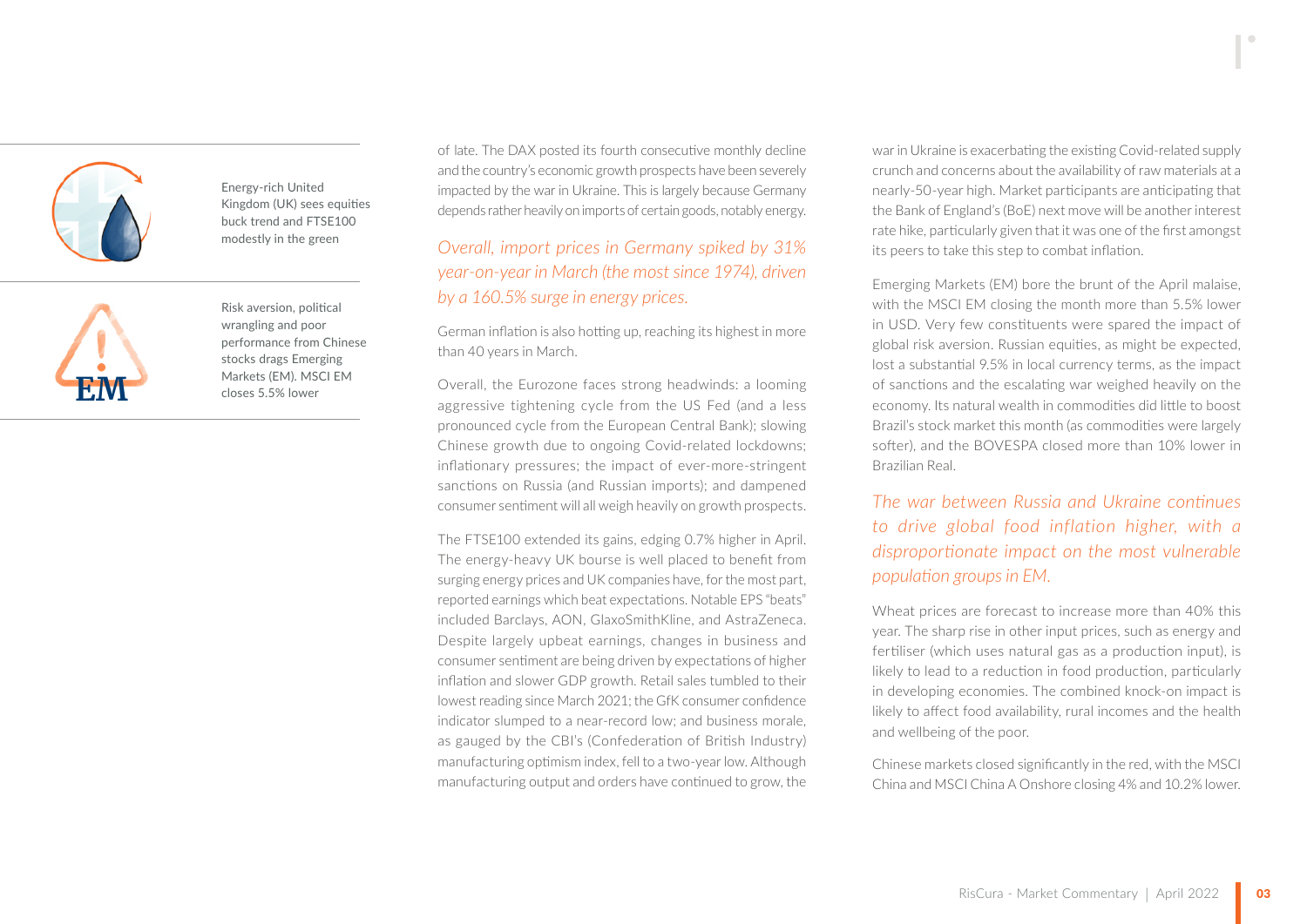# *Chinese authorities, having kept Covid under tight control for the majority of the past two years, are now struggling to contain the latest outbreak.*

Draconian restrictions have been implemented in Shanghai, Beijing and Hangzhou. Although the country's Politburo pledged to boost economic stimulus after its month-end meeting, reports have been light on detail. It appears as though the focus will be on infrastructure, tax cuts and consumption support. In the meantime, the zero-tolerance policy is costing the country dearly. Many foreign residents have left affected cities and towns, and factories have struggled to get back up to speed. Manufacturers with operations in China, including General Electric (GE) and Mercedes Benz, have warned of supply chain disruptions and an uncertain business outlook. The Yuan also recorded its biggest monthly drop on record, declining by 4.2% against the dollar over the month, as foreign investors broadly shunned Chinese assets.

Energy prices continued to run hot, with the price of oil ticking up a further 2.3% in USD over the month (bringing year-to-date gains to nearly 38%). Natural gas posted substantial gains, due to a combination of supply-side constraints and demand-side pressure. US natural gas has become increasingly in demand, as the West attempts to break its dependence on Russia. Simultaneously, US natural gas production has slowed. The result was a hefty 26.9% price increase. Metals were largely lower, as lockdowns in China caused a dip in demand for industrial metals. Platinum was 4.7% lower at month-end and copper lost 5.7%. Additionally, gold lost some of its lustre, with the price declining by 2% during the month. In an inflationary environment, this seems counterintuitive at first (the yellow metal is a traditional inflation hedge), but with global central banks likely to tighten policy, the opportunity cost of holding a "zero-yield" asset increases when short term interest rates and bond yields tick higher.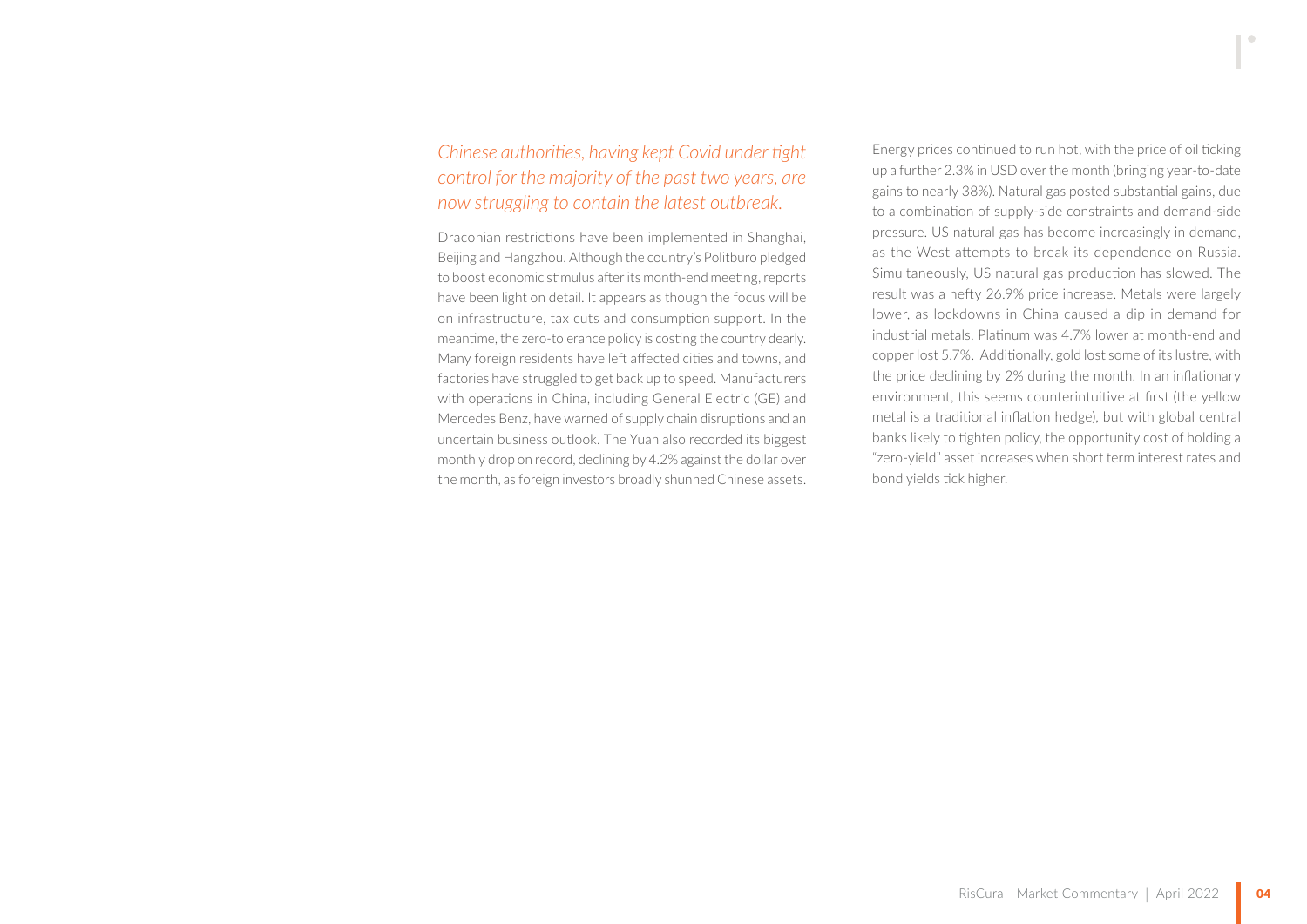

As Covid-related National State of Disaster (SoD) ends, floods force the declaration of another SoD



Costs of flooding in KwaZulu-Natal (KZN) and the Eastern Cape mounting – estimated at R17 billion



4%

South African (SA) consumers spared worst of petrol price increase, as general fuel levy reduced

Equities end in the red, Capped SWIX nearly 4% lower

Local currency plunges against greenback, with nearly 8% depreciation

# **South African market themes**

South Africans had a somewhat tumultuous month: President Cyril Ramaphosa finally lifted the National State of Disaster in early April, signalling an end in sight to the more onerous Covid-related restrictions and restoring hopes of a return to normalcy. However, it appears that the country will enter the fifth wave sooner than initially expected, with the infection rate ticking steadily higher. The green shoots of optimism were further dampened by the natural disaster which befell KwaZulu-Natal (and the Eastern Cape to a lesser extent).

Widespread flooding due to inclement weather led to significant losses, some of which are still being tallied.

# *At the last count, more than 430 lives were lost, more than 17400 households were affected and more than 13 000 people were either left homeless or housed in shelters. More than 600 schools and more than 60 healthcare facilities were affected.*

The damage to infrastructure was also considerable, and the provincial government has estimated that infrastructure repair alone will cost about R17 billion. The Passenger Rail Agency of South Africa (PRASA) has estimated that it would cost between R2.8 billion and R3 billion to restore the roughly 300 km of rail infrastructure that had been affected, and Transnet is still counting the cost but has indicated that it will take seven weeks to resume operations on the damaged lines. The Port of Durban, which is also a conduit for the import of food, had a backlog of 9000 containers which took more than a week to clear. The supply-chain disruptions are likely to exacerbate costpush factors and spur inflation higher. In addition, Indonesia, which accounts for roughly 58 % of global palm oil production, banned exports toward month-end. This exacerbates the global shortfall caused by the Russia-Ukraine conflict, and about 45.7%

of the global availability of vegetable oil has been affected. According to FNB Agribusiness economists, South Africa (despite producing a bumper crop of sunflower oil this year) simply cannot substitute the net imported palm oil.

### *Palm oil is widely used in food production, and the shortage will have a significant impact on food prices.*

The upward trend in South Africa and global inflation is likely to continue.

Business sentiment was left understandably depressed, and the composite leading business cycle indicator, which examines the direction in which real economic activity is moving in real time, edged lower. The composite Purchasing Managers' Index (PMI) dropped to a four-month low of 50.3 in April (therefore still in expansionary territory, albeit at a subdued rate).

# *The implementation of loadshedding and the forecast that South Africa could (in the worst case scenario) expect more than 100 days of outages.*

The local bourse was not spared the general risk-off sentiment toward EM. The Capped Shareholder Weighted Index (Capped SWIX) lost just short of 4% during the month. Resources, which had previously been able to boost the index, failed to shine as global commodity prices dipped. The subindex lost 4.8% for the month. Financials were the biggest drag on performance, with the subsector having lost more than 6% by month-end.

During the month, the Rand witnessed its worst daily depreciation in more than five months (-2.4% against the USD) as the impact of the KZN floods, rolling power-cuts and the signs of a Covid resurgence had investors fretting over South Africa's economic outlook. The currency ended the month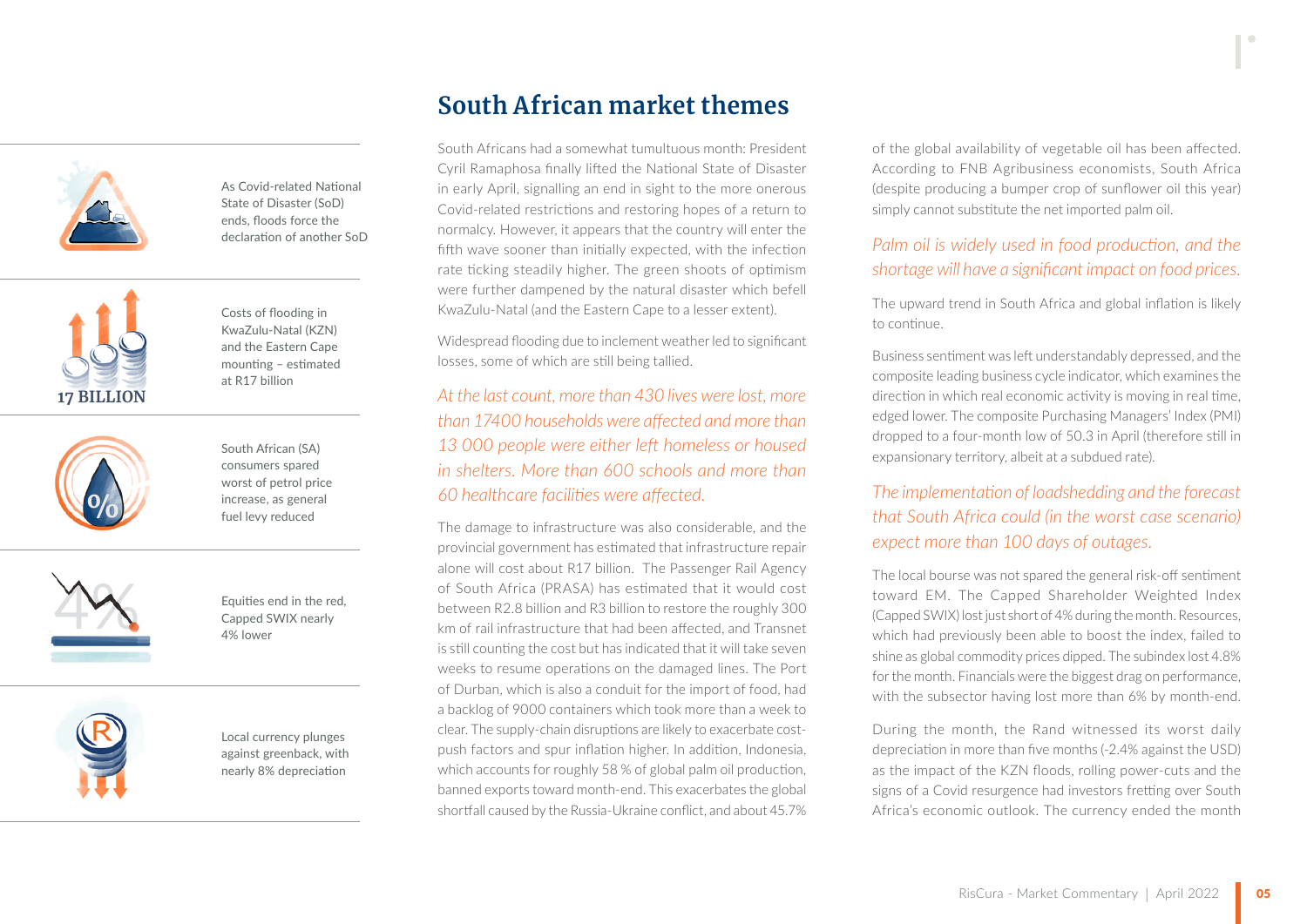

Inflation Linked Bonds bucking the broad trend with a depreciation of more than 7.6% against the greenback. The yields on long-term government bonds ticked higher (yields move in the opposite direction as bond prices). The All Bond Index (ALBI) closed 1.7% lower. Inflation Linked Bonds, which offer some protection against the expected uptick in inflation, ended the month predictably higher, gaining 1.9%.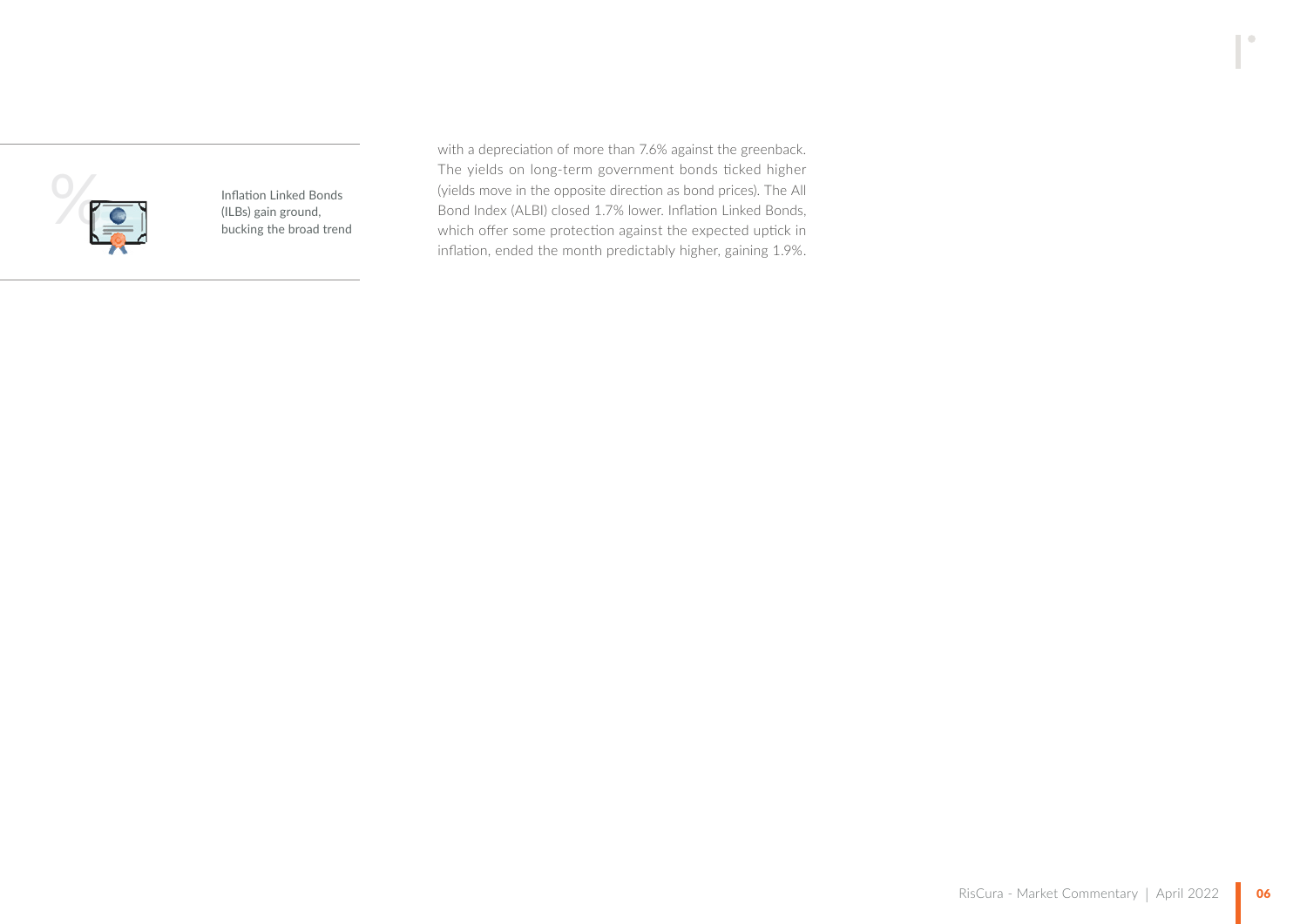#### World Market Indices Performance **QUARTERLY RETURN OF MAJOR INDICES**



 $\blacksquare$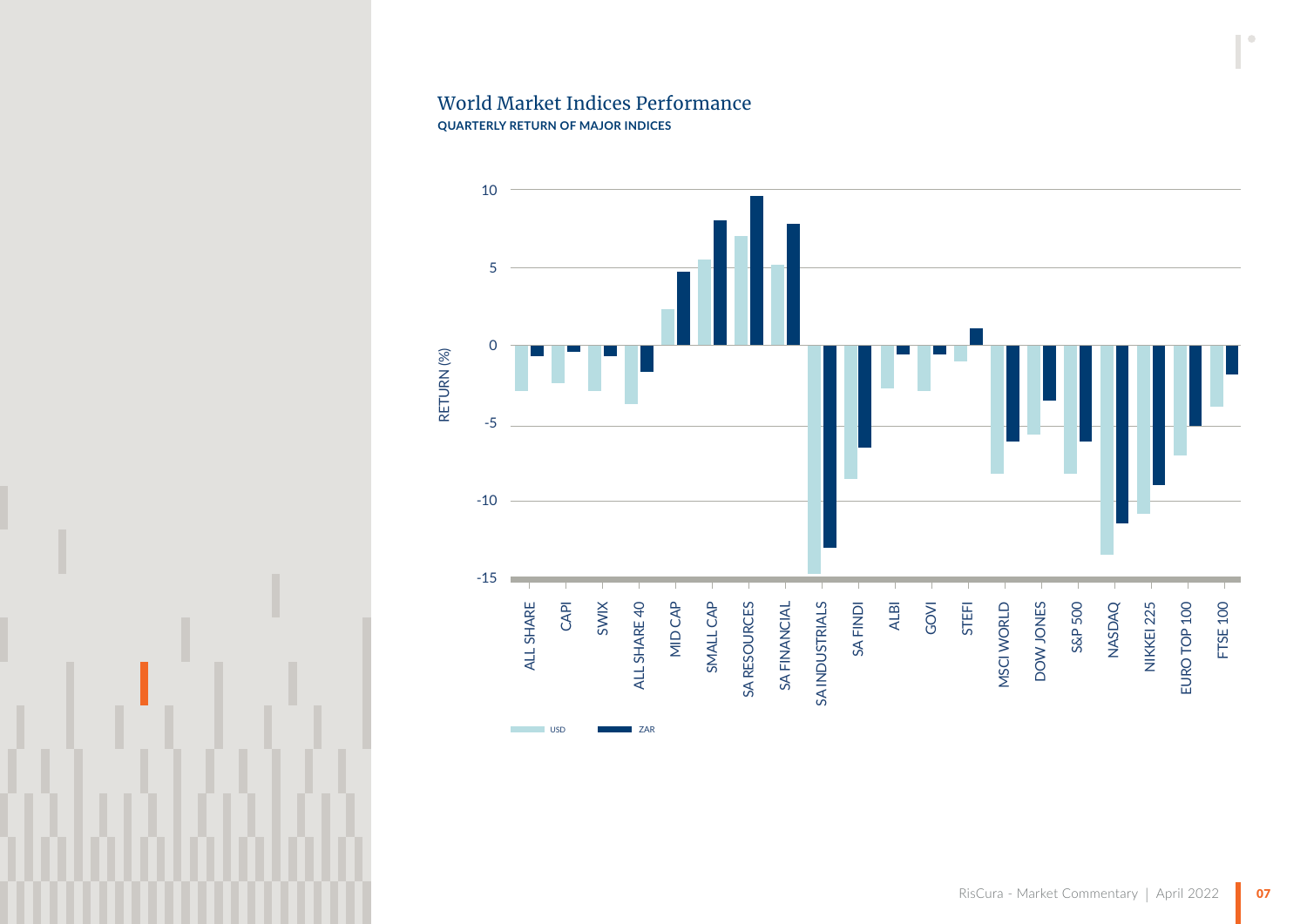#### Local Market Indices Performance **RETURNS OF THE FTSE/JSE SECTORS AND INDICES**



 $\blacksquare$